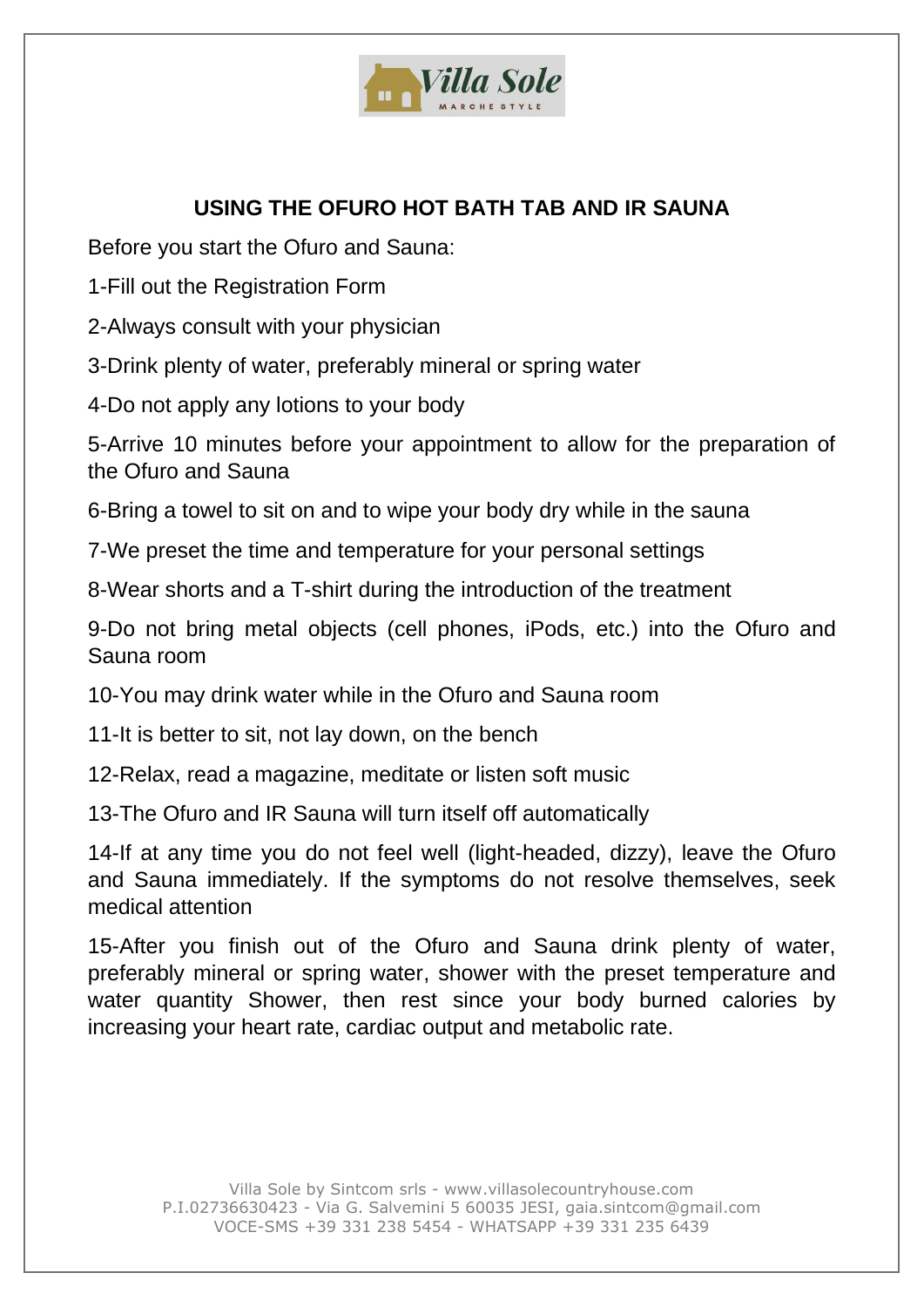

## **INFORMATION ON CONTRAINDICATIONS AND CAUTIONS**

**Cardiovascular conditions.** Individuals with cardiovascular conditions or problems (hypertension / hypotension), congestive heart failure, impaired coronary circulation or those who are taking medications, which might affect blood pressure, should exercise extreme caution when exposed torpor longed heat.

**Heat stress** increases cardiac output, blood flow, in an effort to transfer internal body heat to the outside environment via the skin (perspiration) and respiratory system. This takes place primarily due to major changes in the heart rate, which has the potential to increase by thirty (30) beats per minute for each degree increase in core body temperature. We discourage using the Ofuro bath and Sauna if you have congestive heart failure or **uncontrolled high blood pressure**.

**Alcohol/ Alcohol Abuse.** Contrary to popular belief, it is not advisable to attempt to "Sweat Out" a hangover. Alcohol intoxication decreases a person's judgment; therefore, they may not realize it when the body has a negative reaction to high heat. Alcohol also increases the heart rate, which maybe further increased by heat stress.

**Chronic Conditions/ Diseases Associated** with a Reduced Ability To Sweat or Perspire Parkinson's, Multiple Sclerosis, Central Nervous System Tumors and Diabetes with Neuropathy can impair sweating.

**Insensitivity to Heat**. An individual who has insensitivity to heat should not use the Ofuro and IR Sauna.

**Pregnancy Pregnant** women should not use the Ofuro bath and IR Sauna because fetal damage can occur with an elevated body temperature.

**Fever.** An individual that has a fever should not use the Ofuro bath tab and IR Sauna.

**Joint Injury**. If you have a recent joint injury, it should not be heated for the first 48 hours or until the hot and swollen symptoms subside. If you have a joint or joints that are chronically hot and swollen, these joints may respond poorly to vigorous heating of any kind. Vigorous heating is strictly contraindicated in cases of enclosed infections such as dental, in joints or in any other tissues.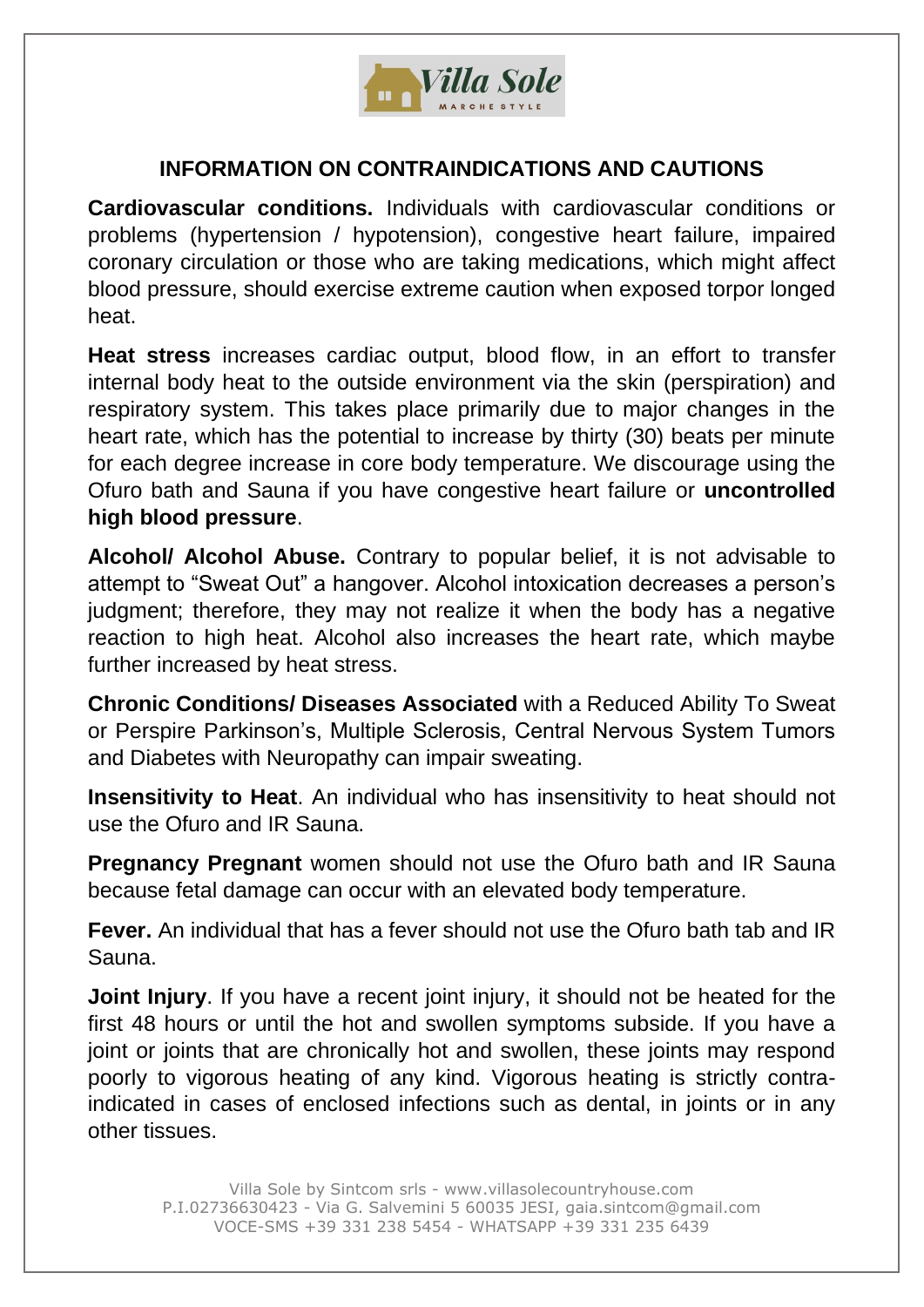

**Pacemaker/Defibrillator.** The magnets used to assemble the units of the Sauna can interrupt the pacing and inhibit the output of pacemakers. If you have a pacemaker or defibrillator, you should not use the Ofuro and Sauna treatment.

**Medications Diuretics**, barbiturates and beta-blockers may impair the body's natural heat loss mechanisms.

Some over the counter drugs such as antihistamines may also cause the body to be more prone to heat stroke.

During your session, **slightly open the door of the sauna or add cold water** if you are feeling too hot.

**Children**. The core body temperature of children rises much faster than adults. This occurs due to a higher metabolic rate per body mass, limited circulatory adaptation to increased cardiac demands and the inability to regulate body temperature by sweating.

**The Elderly**. The ability to maintain core body temperature decreases with age. This is primarily due to circulatory conditions and decreased sweat gland function. The body must be able to activate its natural cooling processes in order to maintain core body temperature. During your session, slightly open the door of the sauna or add cold water if you are feeling too hot.

**Menstruation.** Heating of the low back area of women during the menstruation may temporarily increase their menstrual flow. Some women endure this process to gain the pain relief whereas others simply choose to avoid the Ofuro bath tab and Sauna use during that time of the month.

**Implants Metal pins**, rods, artificial joints or other surgical implants generally reflect Far infrared waves and thus are not heated by this system. The usage of the Ofuro bath and IR Sauna must be discontinued if you experience pain near any such implants. Silicone does absorb infrared energy. Implanted silicone or silicone prostheses for nose or ear replacement may be warmed by the infrared waves. Since silicone melts at over 392°F, it should not be adversely affected by the usage of Ofuro bath and Sauna. It is still advised that you check with your surgeon to be certain.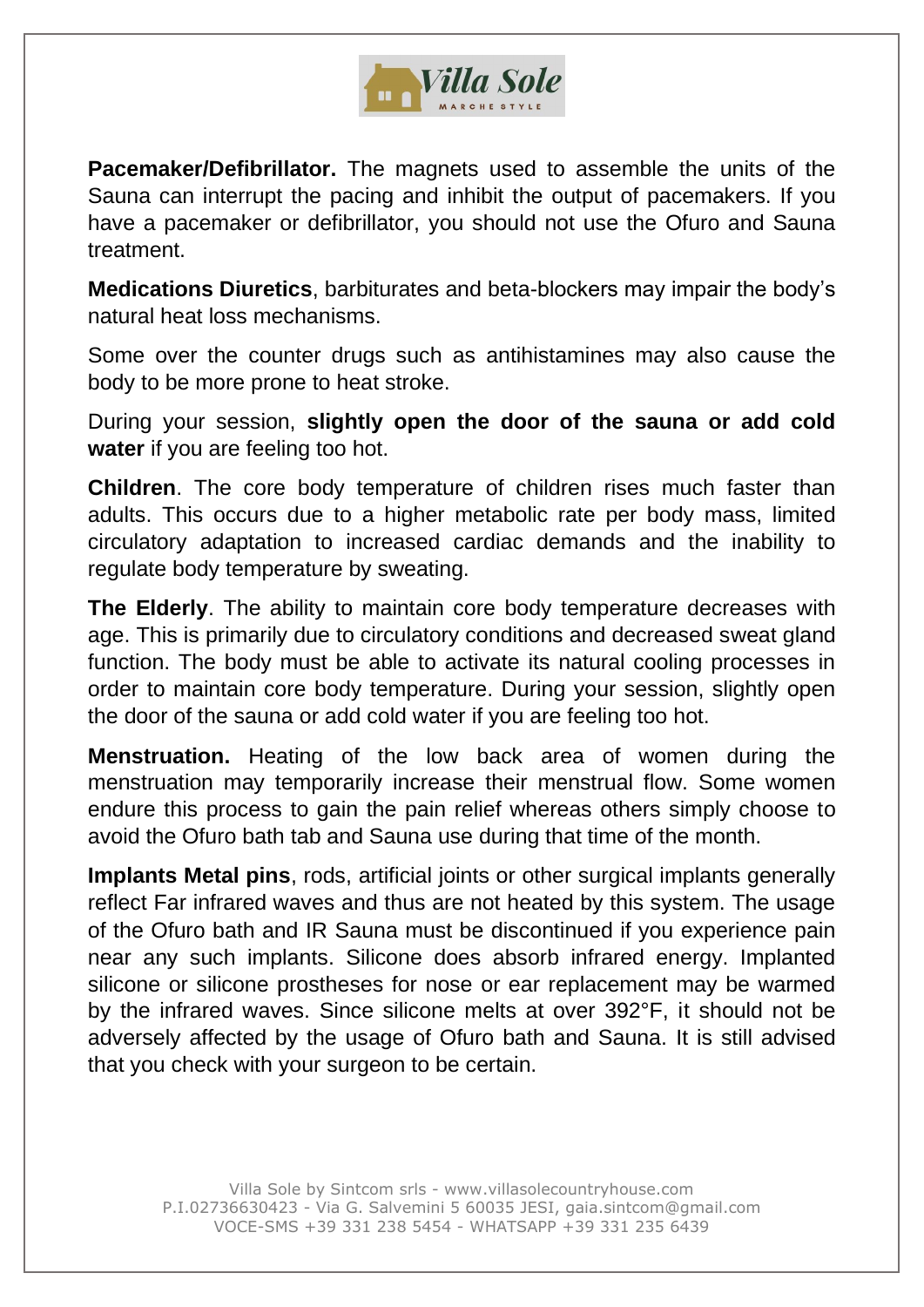

## **DISCLAIMER / WAIVER**

Please note the following listed conditions are considered contraindications for the use of Ofuro & IR Sauna. Please indicate if any of the following apply to you:

| 1. Do you have uncontrolled high blood pressure?       | Yes / No |
|--------------------------------------------------------|----------|
| 2. Do you suffer from Congestive Heart Failure?        | Yes / No |
| 3. Are you presently intoxicated with increased        |          |
| consumption of alcohol                                 | Yes / No |
| 4. Do you suffer from Parkinson's, Multiple Sclerosis? | Yes / No |
| 5. Do you suffer from a Central Nervous System         |          |
| Tumor or Diabetic Neuropathy?                          | Yes / No |
| 6. Are you pregnant?                                   | Yes / No |
| 7. Do you have a fever?                                | Yes / No |
| 8. Have you had a recent joint injury (past 48 hours)  |          |
| that is still hot and swollen?                         | Yes / No |
| 9. Do you have recent wounds                           |          |
| from an operation or surgery?                          | Yes / No |
| 10. Do you have a Pacemaker or defibrillator?          | Yes / No |

## **IF YOU ANSWERED YES TO ANY OF THE ABOVE QUESTIONS, YOU MUSTGET A RELEASE FRON YOUR GP / PHYSICIAN BEFORE USING OFURO & IR SAUNA.**

Please indicate if any of the following apply to you:

1. Are you currently taking diuretics, barbiturates,

| beta-blockers or antihistamines?                      | Yes / No |
|-------------------------------------------------------|----------|
| 2. Are you under the age of 18 or over the age of 65? | Yes / No |
| 3. Are you currently having a heavy menstrual period? | Yes / No |